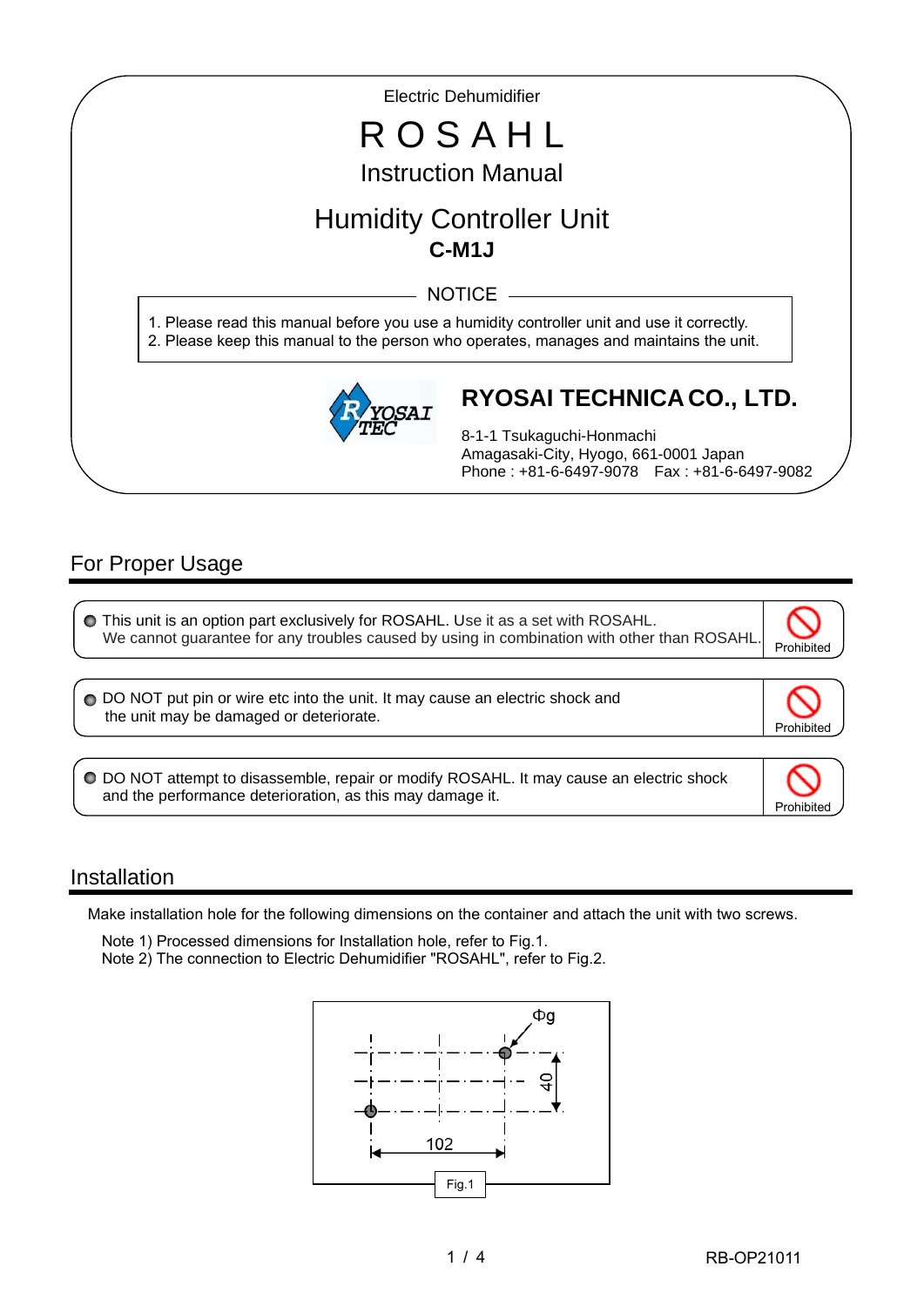- 1) This unit is an option part exclusively for ROSAHL. Use it as a set with ROSAHL.
- 2) Attach the unit on the inside of a container that is dehumidified with ROSAHL.
- 3) Attach the unit in a place where air can easily circulate in the container as much as possible.
- 4) There may be a gap about ±10% from the set value. (We do not guarantee the accuracy. Please consider the set value as a guide only.)
- 5) Humidity inside a container may change due to changes in the surrounding environment.
- The unit does not have the function that keeps inside of a container at the specified humidity. 6) Do not do remodeling. The unit may break down.



Fig.2 Connection diagram between the units (For separate type dehumidifier [RDHB series])



Fig.3 Connection diagram between the units (For general type dehumidifier [RDH series])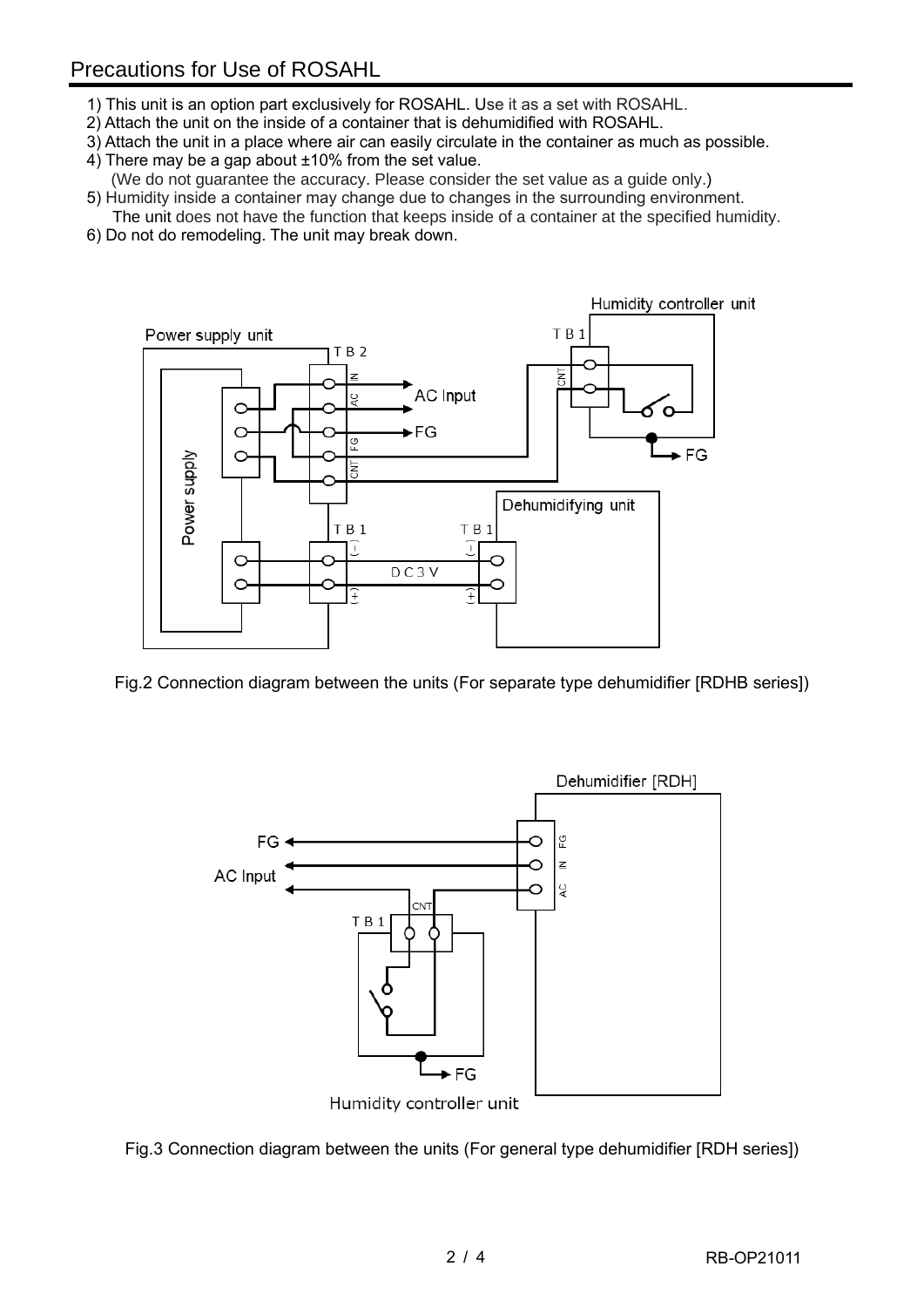#### Usage

1. For Using with Separate Type Dehumidifier [RDHB series]

|   | Please set the knob of humidity controller as the right side of it as possible.<br>(Low humidity side)                                                                                                                                                                                                                                                                                                                                                                                                                                                                                                                                                                                                                                                                                      |
|---|---------------------------------------------------------------------------------------------------------------------------------------------------------------------------------------------------------------------------------------------------------------------------------------------------------------------------------------------------------------------------------------------------------------------------------------------------------------------------------------------------------------------------------------------------------------------------------------------------------------------------------------------------------------------------------------------------------------------------------------------------------------------------------------------|
| 2 | Please turn on the AC power supply and get energized.                                                                                                                                                                                                                                                                                                                                                                                                                                                                                                                                                                                                                                                                                                                                       |
| 3 | Please confirm lighting of the LED.* (It is a usage state)<br>*Note : It might take 3-5 minutes to light the LED on the initial stage of turning on the power supply.<br>This is not abnormal.                                                                                                                                                                                                                                                                                                                                                                                                                                                                                                                                                                                              |
|   | • Please confirm the following matters when LED doesn't light.<br>(1) When LEDs of both the power supply unit and dehumidifying unit do not light<br>a) Is the power supply correctly connected?<br>b) Is the connection between units correctry connected?<br>c) Does not the moisture discharging side of a dehumidifying unit get wet?<br>(In this case, the overcurrent protection circuit of the power supply functions and LED<br>does not light. If the wet state is canceled, it returns to normal state.)<br>(2) When LED of the power supply unit light and LED of the dehumidifying unit does not light<br>a) Is the power supply unit and the dehumidifying unit connected?<br>b) Is not the polarity of wiring between the power supply unit and the dehumidifying unit wrong? |
| 4 | Please adjust the voltage of the power supply unit in the range of $2.9 \sim 3.3V$ DC at the terminal<br>block of the dehumidifying unit after 15-20 minutes the LEDs of both the power supply unit and<br>the dehumidifying unit light.<br>*The location of voltage adjustment hole, refer to Fig.6 on page 5.                                                                                                                                                                                                                                                                                                                                                                                                                                                                             |
| 5 | Please set the knob of humidity controller at the value you want.                                                                                                                                                                                                                                                                                                                                                                                                                                                                                                                                                                                                                                                                                                                           |

## 1. For Using with General Type Dehumidifier [RDH series]

|   | Please set the knob of humidity controller as the right side of it as possible.<br>(Low humidity side)                                                                                         |
|---|------------------------------------------------------------------------------------------------------------------------------------------------------------------------------------------------|
|   | Please turn on the AC power supply and get energized. (Please use 100V AC *)<br>*Note: RDH-10J1 & RDH-10J2 can be used with 100/200V AC                                                        |
| 3 | Please confirm lighting of the LED.* (It is a usage state)<br>*Note : It might take 3-5 minutes to light the LED on the initial stage of turning on the power supply.<br>This is not abnormal. |

**•Please confirm the following matters when LED doesn't light.** 

- (1) Is the power supply correctly connected?
- (2) Is the input voltage correct?

(3) Does not the moisture discharging side of a dehumidifying element get wet? (In this case, the overcurrent protection circuit of the power supply functions and LED does not light. If the wet state is canceled, it returns to normal state.)

- 
- **4** Please set the knob of humidity controller at the value you want.